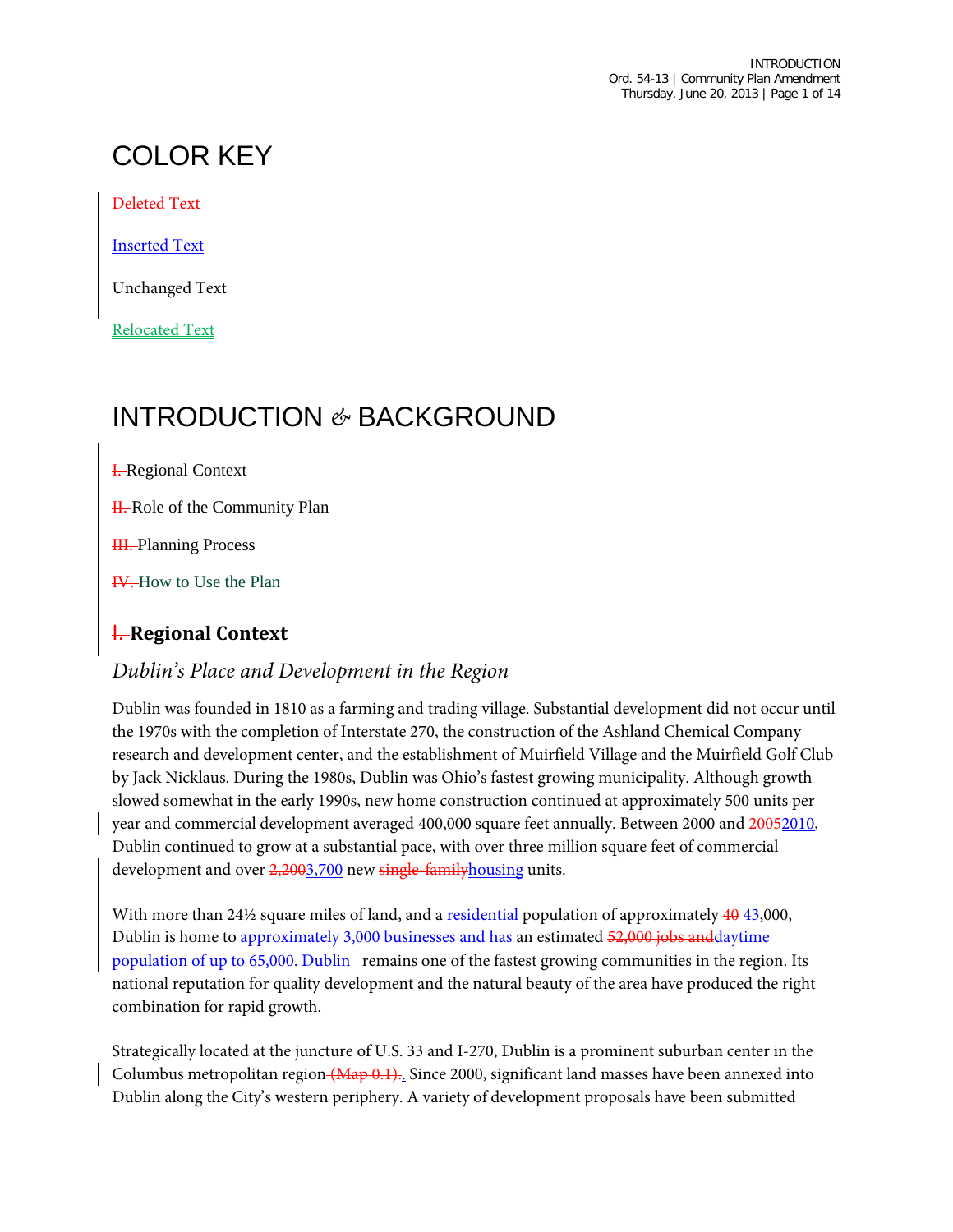within northwest and southwest areas of the City that have focused on residential development and retail centers. Planning efforts for the Central OhioWest Innovation Center (COIC) District along the U.S. 33 corridor and the Bridge Street District within the inner belt of I-270 will play an important role in the City's future, with substantial development of additional office and laboratory uses, supported by mixed use commercial centers and walkable neighborhoods.

## *Regional Setting and Conditions*

Building on exceptional growth from 1981 to  $2000$ through the 2000s, regional accessibility and high development standards, Dublin continues to be an economic leader within Central Ohio. This is demonstrated by a population that has increased more than tenfold since 1980 and an employment base that has grown exponentially. (For more information on recent trends, refer to *Chapter Eight – Demographics.*)

Other areas within the metropolitan region have also developed employment centers and high quality residential development. These areas include Hilliard, located to the south of Dublin; Polaris, an office and retail complex north of the I-270 outer belt adjacent to Interstate 71; and New Albany, a master planned residential community and employment center located in the northeastern metropolitan area. Easton Town Center, a large regional mall with significant office development, is located at Morse Road and I-270. Recent trends also show an increased interest in high quality urban residential housing in downtown Columbus and the surrounding 'inner ring' suburban neighborhoods.

## II. ROLE OF THE COMMUNITY PLAN

## **What is the Community Plan?**

The Community Plan is the key policy guide for decision-making about Dublin's built and natural environments. The Community Plan text and associated maps contain detailed recommendations for future development including the appropriate location and density or intensity of residential and commercial uses; the general location and character of roads; the general location of parks, open space and public buildings; and the general sites for and extent of public water and sanitary sewer utilities. It also contains recommendations to guide development strategies for the unincorporated areas to the northwest of Dublin and for unincorporated 'islands' of land surrounded by the city.

The Community Plan is a guide for City Council and the Planning and Zoning Commission as they assess the location, character, and extent of proposed public and private development in Dublin. The Plan's policies and recommendations will be implemented over time through rezonings and subdivisions of land and the location and construction of public improvements. The Plan is designed as a short-, medium- and long-range guide for decision-making. As a guiding document, the Community Plan should be adjusted and reassessed at least every five years.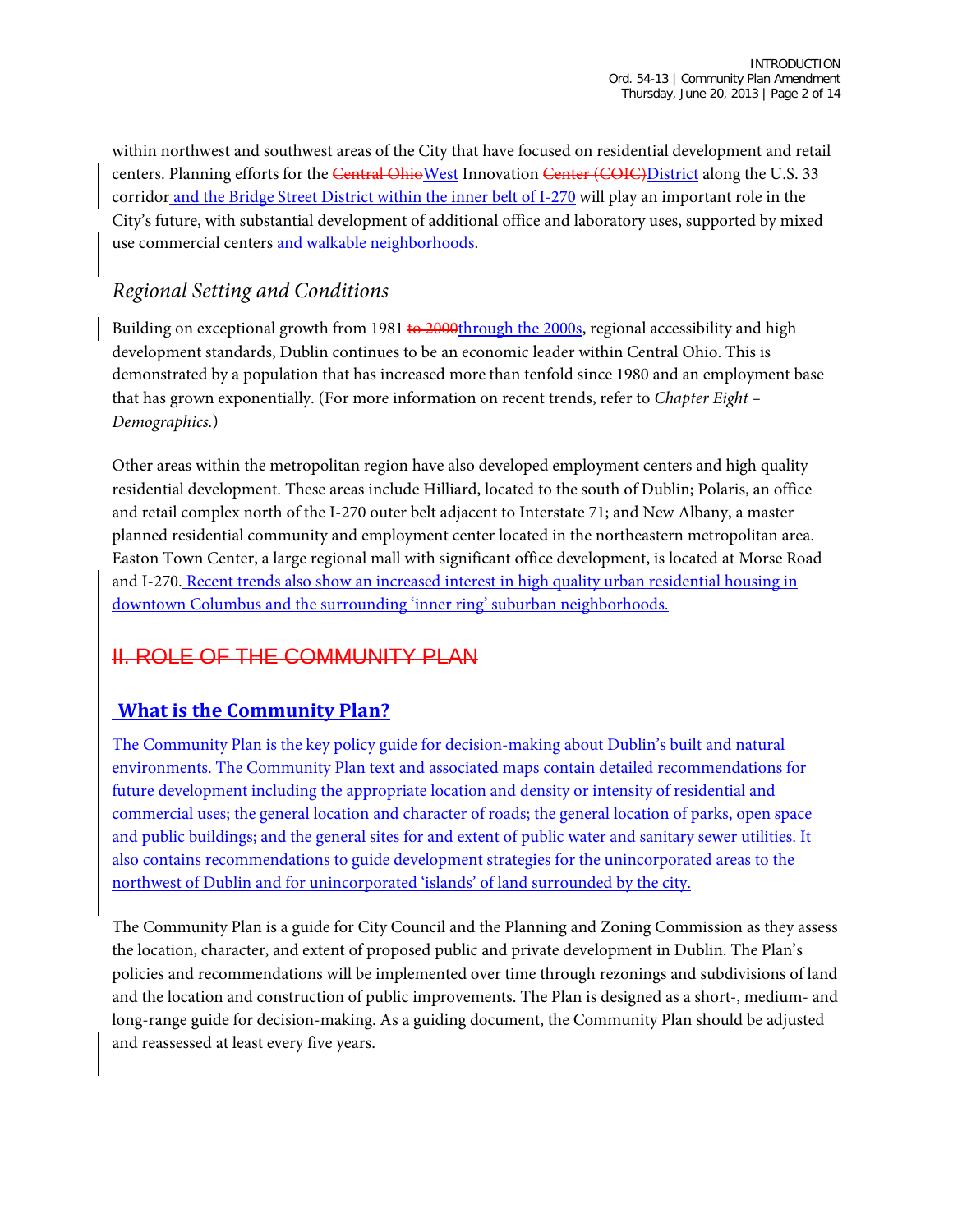Recommendations throughout this Plan are based upon a review of existing conditions and evaluation of future development scenarios for their impacts on infrastructure, roads and the City's fiscal health. Dublin's ability to maintain high quality of services and quality of life depends on a careful review of development proposals for conformance with the Community Plan.

The Land Use Plan, Transportation Plan and Special Area Plans together form the foundation of the Community Plan. The Land Use Principles, Future Land Use Map and Land Use Classifications are important components of the Land Use Plan, while the Thoroughfare Plan is the primary policy tool within the Transportation Plan. The Special Area Plans provide a more in-depth depiction of how the Land Use and Transportation Plans may be implemented in key areas of the city that are expected to undergo significant change. These elements of the Plan serve to guide decision-making regarding the appropriateness of development proposals and the infrastructure improvements necessary to support future development.

#### *Linking Planning and Zoning*

The relationship between the Community Plan and the Zoning Code is a critical one that is commonly misunderstood. To appreciate this connection it is necessary to recognize the differences between both documents and how each should be applied.

#### *The Community Plan is a statement of policy; The Zoning Code is a law.*

The Community Plan is a policy document which states general principles and notes specific issues upon which development in the city will be based. The Plan itself has no direct, legal authority; its adoption does not regulate or change the use of land. Only a modification to the Zoning Code can change uses to which the land may be developed or alter the regulations affecting that land.

#### *The Community Plan reflects the future use of land. The Zoning Code affects the use of land today.*

This means that the primary difference between the Community Plan and Zoning Code is a matter of timing. The Community Plan includes a Future Land Use Map that shows the intended use of land at the end of the planning period, which could be as much as 30 or more years into the future; the Zoning Code regulates a Zoning District Map that shows land as it is permitted to be used today. The Future Land Use Map is not intended to be immediately translated into zoning. Rather, the concepts and policies associated with the Community Plan are intended to be implemented over time. One of the ways to implement the Plan is to revise zoning districts and development regulations within the Zoning Code, as well as considering the future rezoning of properties as opportunities arise.

One point of uncertainty with property owners is the effect that a Community Plan has on the current use of land. Since adoption of the Community Plan does not create an immediate change in zoning, existing uses are not affected. In fact, even when zoning is changed, legally established uses are permitted to continue (subject to restrictions noted in the Zoning Code) even though they may not comply with zoning.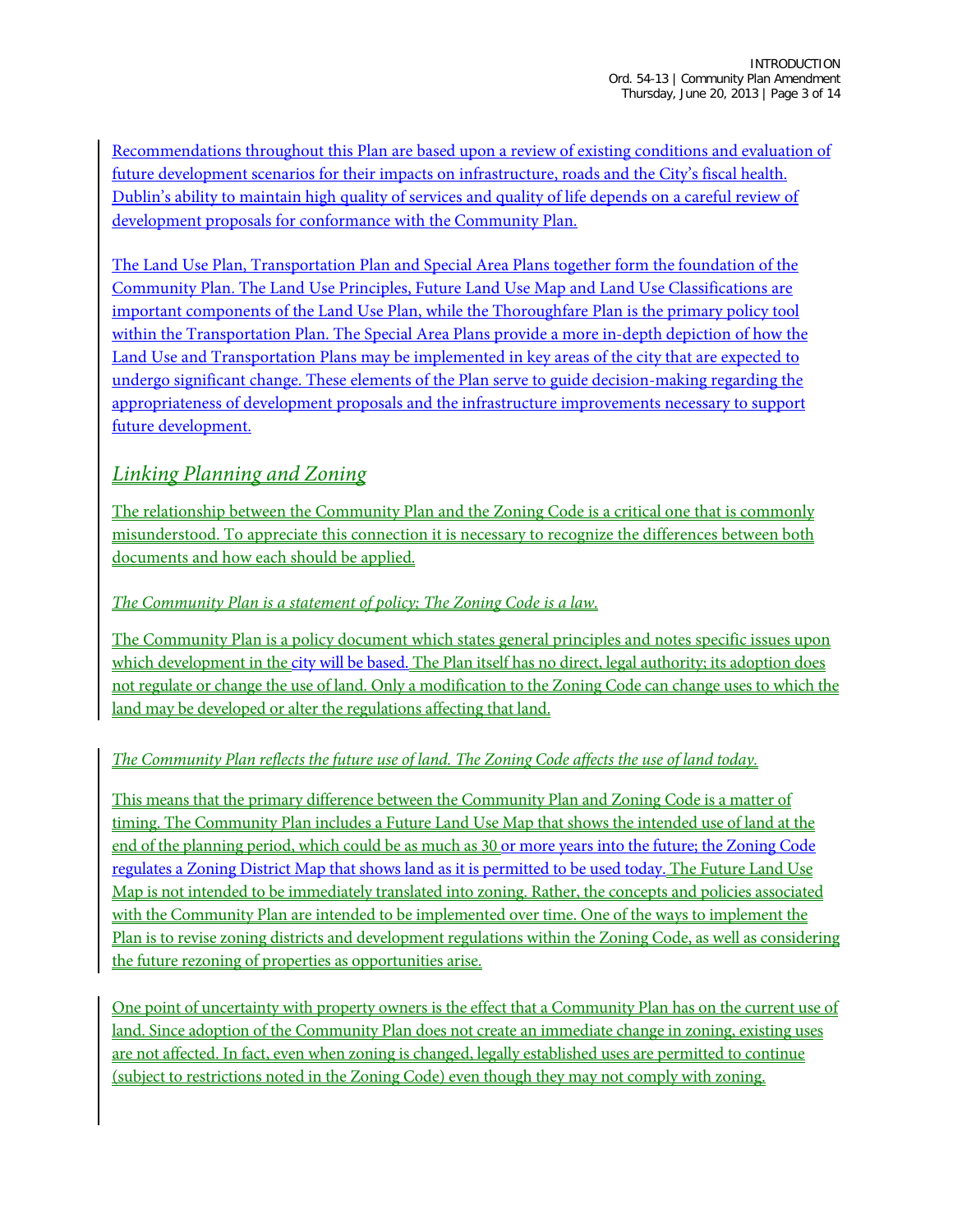#### *Linking Planning and Capital Improvements Programming*

As with the Zoning Code, the relationship between the Community Plan and the Capital Improvements Program (CIP) is a critical one that is often misunderstood, with differences in their scope, purpose and application.

#### *The Community Plan is a general guide to capital planning; The Capital Improvements Program is a budgeting and implementation tool.*

The Community Plan identifies general needs for infrastructure and other capital facilities to support the City's long-term growth. The Plan itself does not allocate funds or identify specific timing for the construction of capital improvements. The Capital Improvements Program is a five-year outlook for anticipated capital projects and is reviewed and updated annually by the City. The CIP outlines the annual budget allocation for infrastructure design, land acquisition, construction and other expenses for specific projects over a five-year period. Projects identified in the CIP are primarily related to improvements in transportation, parks, utilities and municipal facilities.

The Community Plan helps to inform the Capital Improvements Programming process by analyzing longterm capacity needs, establishing long-term goals and identifying general locations for certain types of infrastructure and facilities to be constructed in the future. The Five-Year CIP establishes the City's blueprint for specific investments in its capital infrastructure. The document is used as a tool to help ensure the City's long and short-term capital investments are made in the context of careful consideration of the City's needs as well as the resources available to fund all projects.

As with the Future Land Use Map, one point of uncertainty with property owners is the effect that a Community Plan has on the current use and ownership of land as it relates to potential acquisition for the construction of public facilities. In particular, the Thoroughfare Plan identifies typical right-of-way needs for new roads or for the improvement of existing roadways. The Capital Improvements Program provides the budgetary framework to prioritize roadway engineering for specific improvements, thereby determining necessary right-of-way needs and potential impacts on individual properties. Right-of-way acquisition is then negotiated on a case-by-case basis with property owners. In some cases, public rights-of-way may also be dedicated by property owners as part of a private development proposal, either as a means to construct new public roadways necessary to serve the new development, or in anticipation of future roadway improvements to be constructed by the City through the CIP process. Acquisition or dedication of land for other types of public improvements, such as parks and bikeway connections, takes place through similar processes.

## **Why a Community Plan?**

Prior to the 1997 Community Plan, the City had previously followed the recommendations of the 1988 Community Plan, the 1993 Southwest Area Plan, the Bright Road Area Plan, the 1994 Mt. Auburn Economic Development Strategy report and various technical engineering studies. Since its formal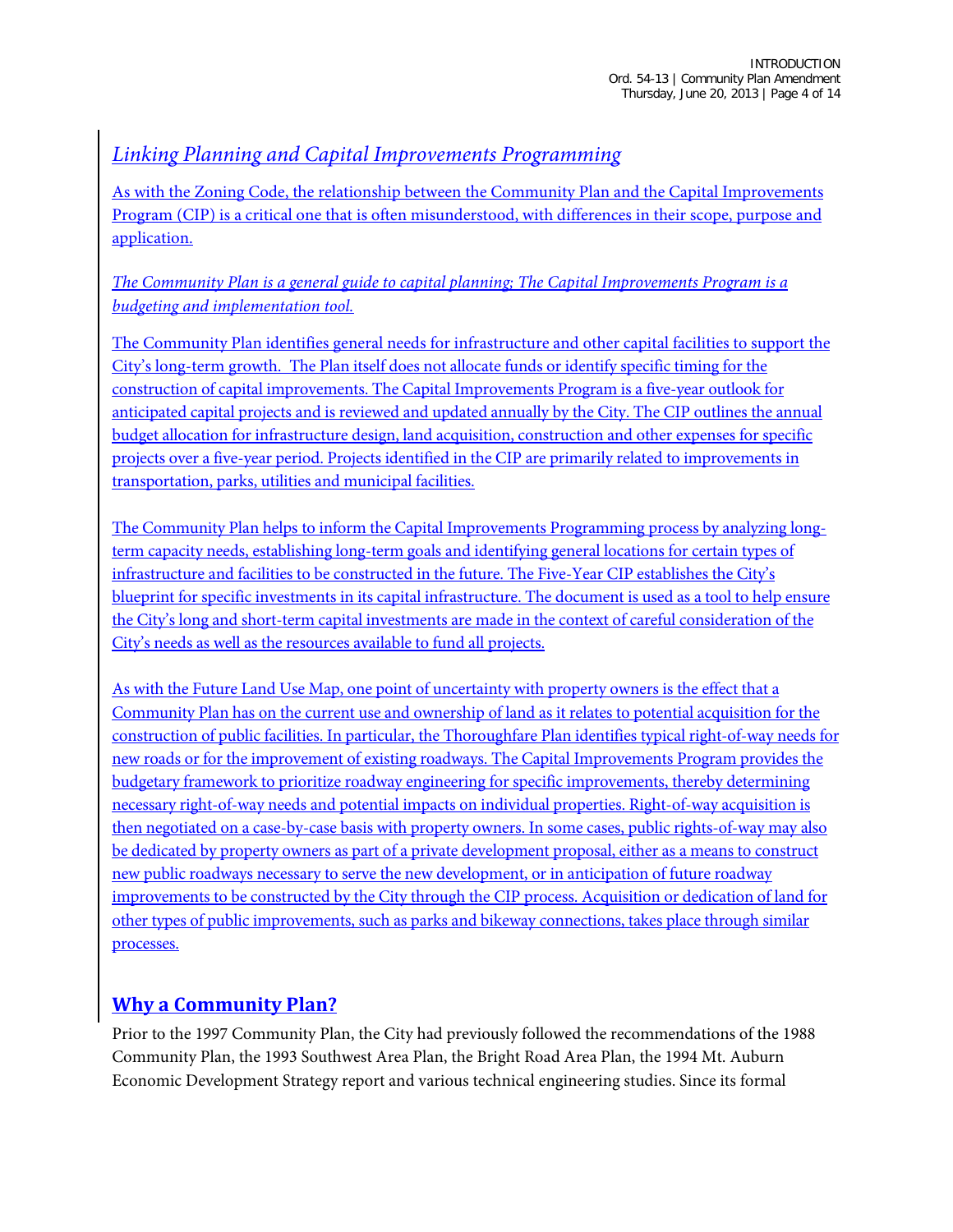adoption and subsequent amendments and updates, the 4997 Dublin Community Plan has served as the City's key source for policy information.

The Ohio Revised Code (Section 713.02) states that it is the Planning and Zoning Commission's duty to make plans and maps of any portion of the Gitycity, and the lands outside it, which relate to the planning of the **Citycity**. Specifically, the plans or maps show the Planning and Zoning Commission's recommendations for:

*…the general location, character, and extent of streets, alleys, ways, viaducts, bridges, waterways, waterfronts, subways, boulevards, parkways, parks, playgrounds, aviation fields, and other public grounds,*  ways and open spaces; the general location of public buildings and other public property; the general *location and extent of public utilities and terminals, whether publicly or privately owned or operated, for water, light, sanitation, transportation, communication, power and other purposes; and the removal, relocation, widening, narrowing, vacating, abandonment, change of use or extension of such public ways, grounds, open spaces, buildings, property, utilities, or terminals.*

Adoption of the Community Plan provides many distinct advantages:

#### *Consistency in decision-making*

Land use decisions have the greatest effect when they are made on a consistent basis over time. The Community Plan allows decision makers the opportunity to keep a steady point of reference for land use actions. A Community Plan that is sometimes ignored and sometimes rigorously applied will eventually lose effectiveness, and inconsistent development patterns will emerge.

#### *Strong legal support*

Zoning--related actions by a community are generally viewed favorably by courts at all levels, as long as those actions are not made in an "arbitrary or capricious" fashion. Using the Plan to support those decisions can help ensure that actions are properly taken.

#### *Wise use of resources*

The City's resources need to be protected and used efficiently. These include natural resources, financial resources, infrastructure (roads, utilities, etc.) and buildings. A carefully drafted Community Plan can guide the wise use of these resources. This includes support for obtaining, prioritizing and using financial resources such as grant funds. The Community Plan, supported with a capital improvements program, can be used to implement City projects such as parkland acquisition, recreation facilities planning, utility extensions and road improvements.

*Linking Planning and Zoning*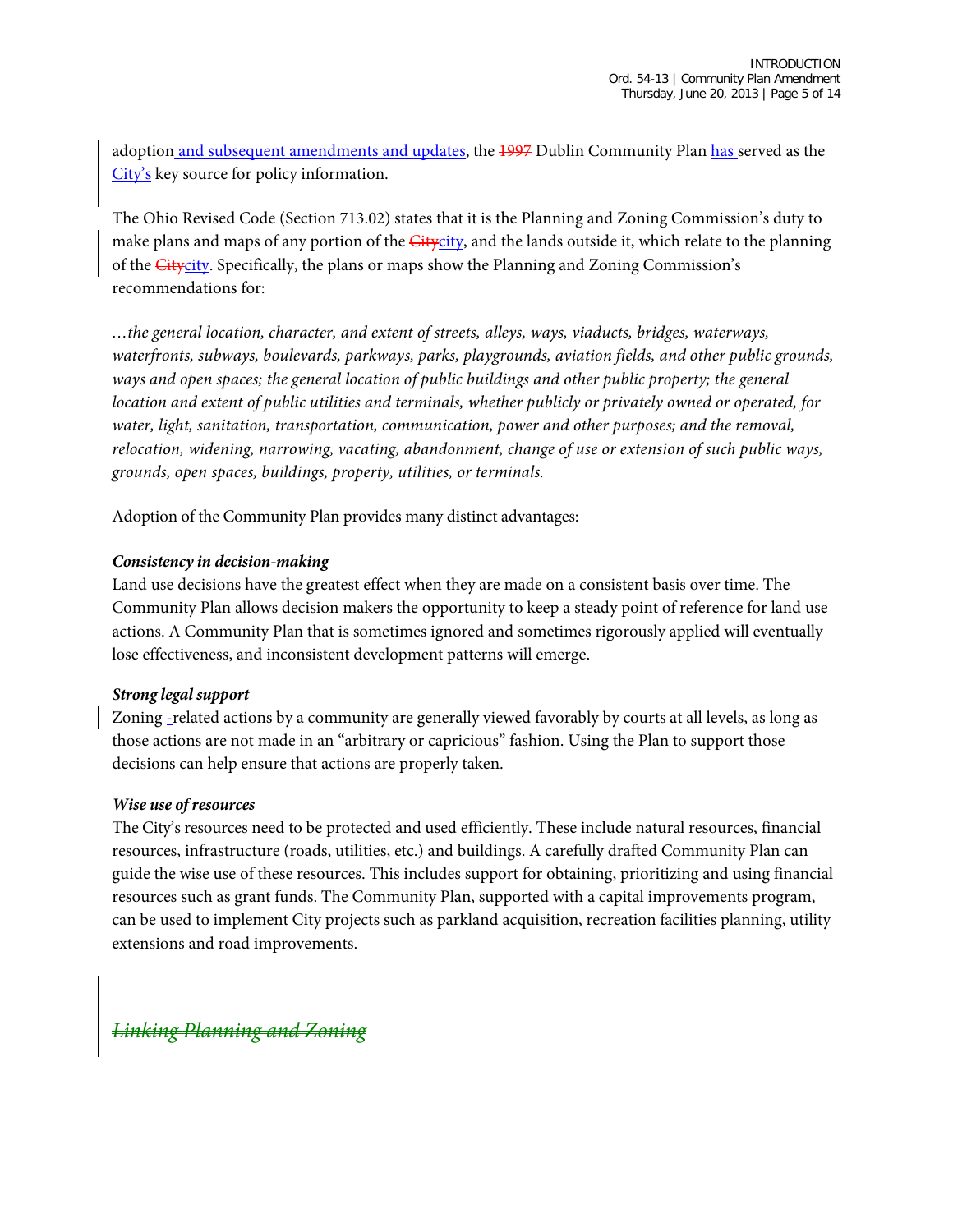The relationship between the Community Plan and the Zoning Code is a critical one that is commonly misunderstood. To appreciate this connection it is necessary to recognize the differences between both documents and how each should be applied.

#### *The Community Plan is a statement of policy; The Zoning Code is a law.*

The Community Plan is a policy document which states general principles and notes specific issues upon which development in the City will be based. The Plan itself has no direct, legal authority; its adoption not regulate or change the use of land. Only a modification to the Zoning Code can change land may be developed or alter the regulations affecting that land.

#### *The Community Plan reflects the future use of land. The Zoning Code affects the use of land today.*

This means that the primary difference between the Community Plan and Zoning Code is a matter of timing. The Community Plan includes a Future Land Use Map that shows the intended use of land at the end of the planning period, which could be as much as 30 years into the future; the Zoning Code regulates a Zoning District Map that shows land as it is permitted to be used today. The Future Land Use Map is not intended to be immediately translated into zoning. Rather, the concepts and policies associated with the Community Plan are intended to be implemented over time. One of the ways to implement the Plan is to revise zoning districts and development regulations within the Zoning Code, as well as considering the future rezoning of properties as opportunities arise.

One point of uncertainty with property owners is the effect that a Community Plan has on the current use of land. Since adoption of the Community Plan does not create an immediate change in zoning, existing uses are not affected. In fact, even when zoning is changed, legally established uses are permitted to continue (subject to restrictions noted in the Zoning Code) even though they may not comply with zoning.

#### *A Time for Change*

Deciding when to implement the Community Plan through changes in zoning is one of the most difficult decisions faced by any community. Once the Community Plan is adopted, the first tendency is to change zoning to directly reflect the Plan's intent. This response does not take into account the fact that the Community Plan represents a long-range view of the City. The Future Land Use Map and the Zoning Map are not intended to be identical.

In some cases consideration of zoning changes will be appropriate, particularly where the Community Plan indicates the intent to reducemodify land use intensities now permitted by the Zoning Code. For example, if the Community Plan indicates the desire to reduce commercial development along a highway, timely zoning changes may be necessary to prevent development that conflicts with the Plan.

In most instances, implementation of the Community Plan will be less immediate and obvious. Over time, incremental change can occur as private development requests are made throughout the City. The Plan should be utilizedused to guide development decisions, particularly the appropriateness of proposed land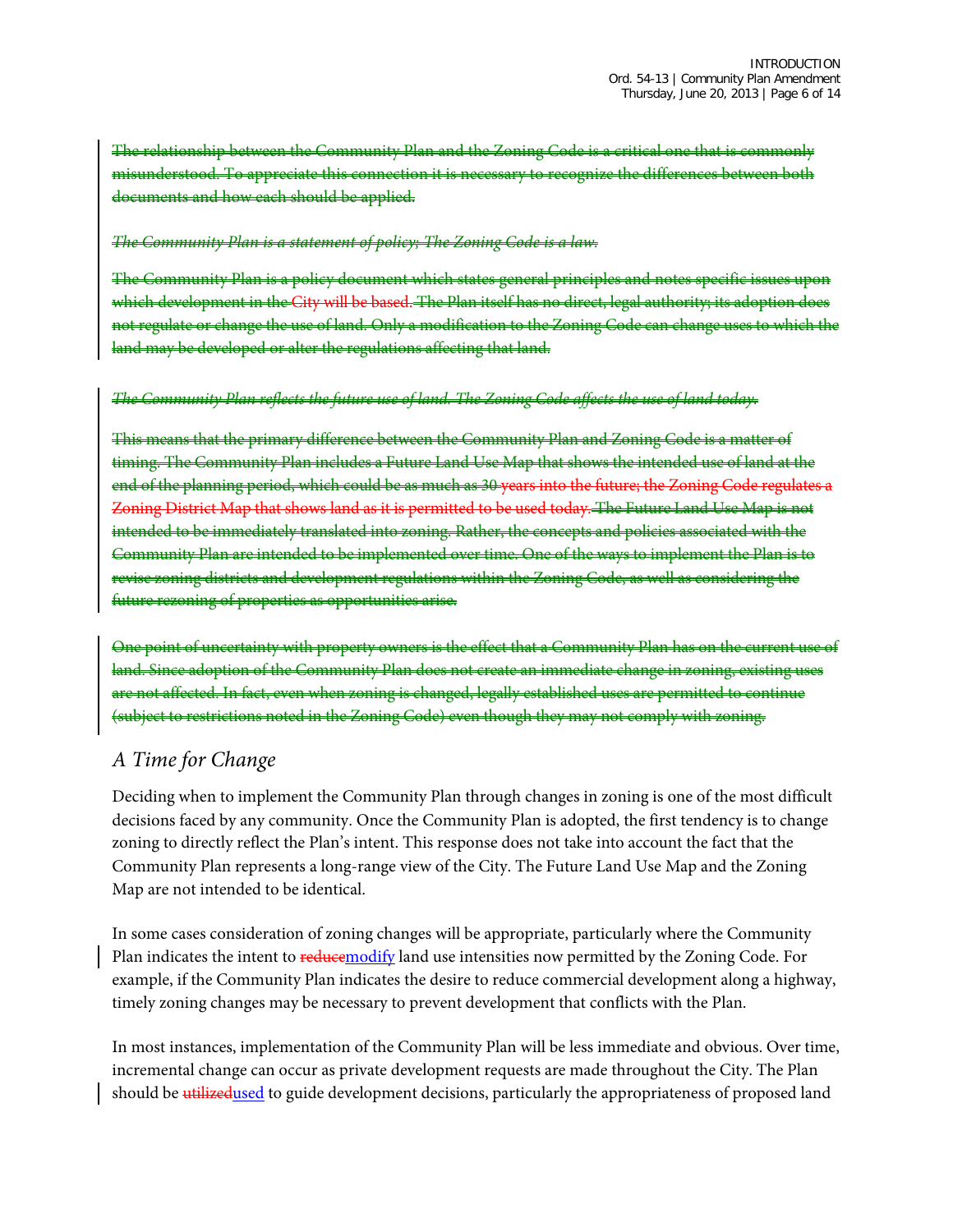use changes or the requirements that must be met to obtain a development approval. Extension of utilities and roadway improvements are just two examples of elements that may be necessary prior to consideration of a change in zoning. The Plan serves as a measuring stick by which small, individual decisions move the City toward its future goals.

#### **III. Planning Process**

The 2007 update of the Community Plan was a multi-year effort that included an extensive two-year public input process, an assessment of existing conditions, the development of alternative future land use scenarios and the testing (via computer models) of multiple alternatives for transportation and utility system improvements. Following significant input and testing, a preferred land use scenario was selected at a Joint Work Session of City Council and the Planning and Zoning Commission. The adopted Plan reflects a refined version of this preferred scenario. The five-year update (adoption pending in 2013) was conducted to incorporate major planning initiatives undertaken by the City since 2007 and to ensure that technical information and policy recommendations remain up-to-date and relevant.

#### **A. Study Area**

The 2007 Community Plan *study area* includes the land within approximately three miles of Dublin's corporate boundaries to the west, southwest, north and northeast of Dublin. It also includes portions of the City of Columbus to the east and south, and part of the City of Hilliard to the south. The study area is approximately 230 square miles, whereas Dublin itself comprises just over 24.5 square miles. This geographic area was selected largely for traffic analysis purposes based upon known regional traffic patterns. By contrast, the *planning area* is approximately 37 square miles, and is the focus for land use and fiscal analysis. The planning area corresponds to the existing City of Dublin corporate limits as well as established water and sewer contract boundaries with the City of Columbus.

#### **B. Public Participation**

The 1997 Dublin Community Plan was the culmination of a significant public involvement process that resulted in the adoption of an award-winning planning and policy document. That process spanned almost five years and included many public meetings. The effort was led by an active steering committee that identified the key policies, principles and expectations defined by the community for the first time.

The goal of thisthe 2007 update was to meaningfully involve as many citizens as possible in order to reevaluate the basic principles and policies established in the 1997 Plan. Dublin citizens were involved from the outset of the planning process, working with City staff to identify major issues and opportunities facing Dublin. While various components of the Plan were updated in 2013, the core planning principles and recommendations of the 2007 update remain largely unchanged. A key goal of the 2013 update was to expand access to the Community Plan by converting the document from a printed book format to an interactive website. As a digital document, the Plan is now easier to maintain on a periodic basis and includes opportunities for direct public feedback through online comments. Public comments on various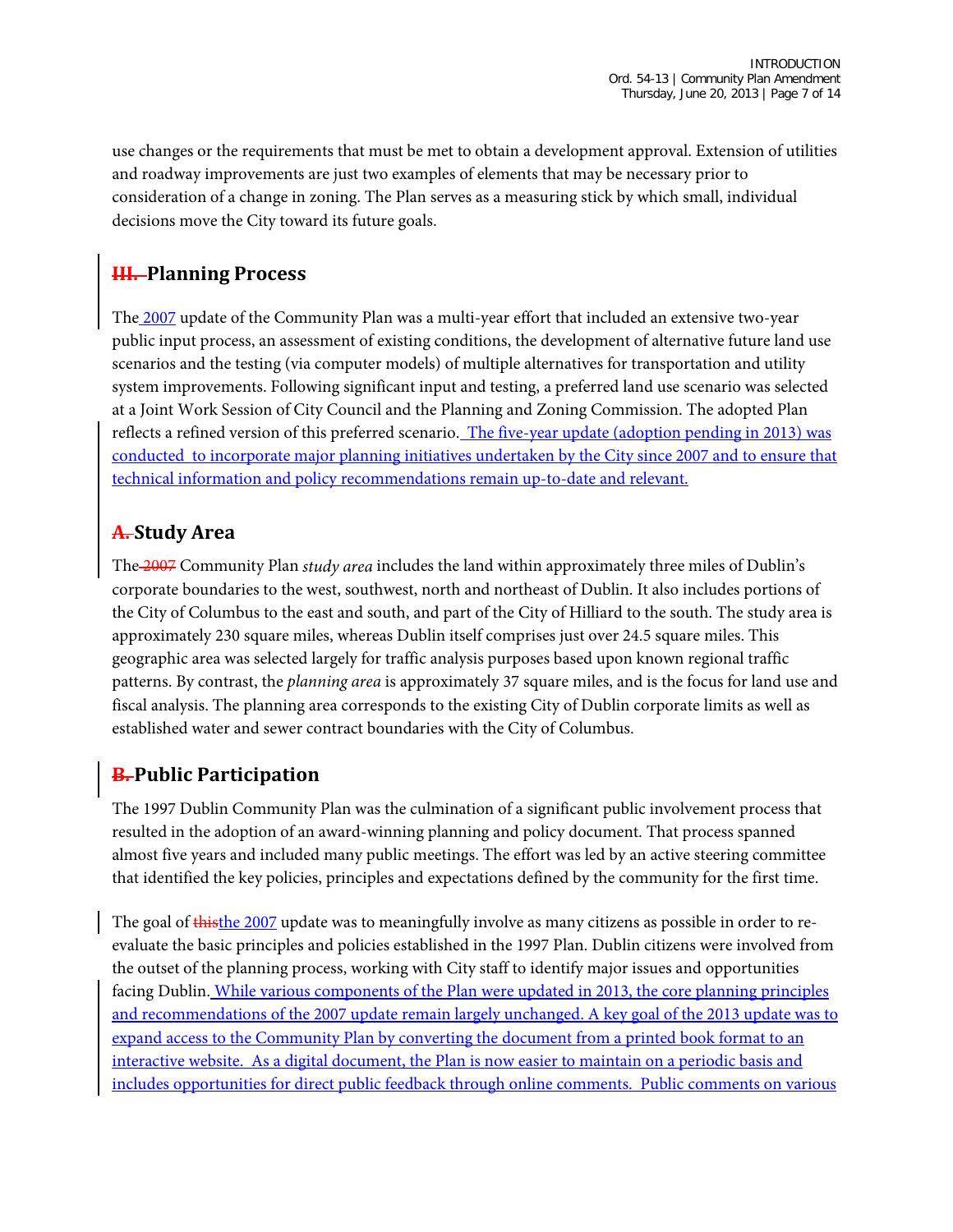topics may be viewed throughout the Community Plan website. The various components of the planning process used to update the Plan are described below:

#### *Citizen Participation Committee*

To generate public interest and inform residents about the Community Plan, a Citizen Participation Committee was created at the onset of the planning process. Approximately 25 Dublin residents, corporate citizens, and community leaders volunteered to develop methods by which Dublin residents and business owners could be actively engaged in the process. The Committee developed an advertising campaign and media plan to garner public input. Members served as ambassadors to network with other community organizations and civic groups. Methods used to enhance public input included, but were not limited to, a website; telephone hotline; civic association mailers; personal notifications; magazine and newspaper articles and notices; special event displays; and public access television segments and notices. While not responsible for direct policy decisions, the Committee served a critical role to increase public awareness of the Community Plan update.

## *Key Users and Stakeholder Interviews*

During the summer of 2005, initial interviews were conducted to lay the foundation for updating the 1997 Dublin Community Plan. Individuals from various segments of the community were interviewed to identify the strengths, weaknesses and usability of the 1997 planning document. Public input from various professionals and policy makers identified the need for a more user-friendly document. Other interviews with key individuals having a significant stake in the future of Dublin were also held to identify issues seen as critical to the ongoing success of Dublin as a premier community.

#### *Speaker Series*

As a means to garner public involvement and provide information on current planning topics relevant to Dublin's future, two speaker sessions were held as part of the plan update. Walter M. Kulash, P.E., Principal and Senior Traffic Engineer with the Orlando-based planning firm of Glatting Jackson Kercher Anglin Lopez Rinehart, Inc., discussed the emerging concept of "Livable Traffic." His discussion noted the importance of balancing traffic flow and efficiency with the environmental and aesthetic impacts that public road improvements can have on community character and quality of life. A second speaker session focused on the topic of "Building Better Communities." Planning Director Bob Martin and civic leaders Julian Bibb and Ernie Bacon, of Franklin, Tennessee, traveled to Dublin to provide insights and lessons from a community that has experienced similar growth challenges. The panel discussion provided an opportunity to talk about historic district revitalization, design quality and form, and the importance of the development process in achieving community expectations.

#### *Community Surveys*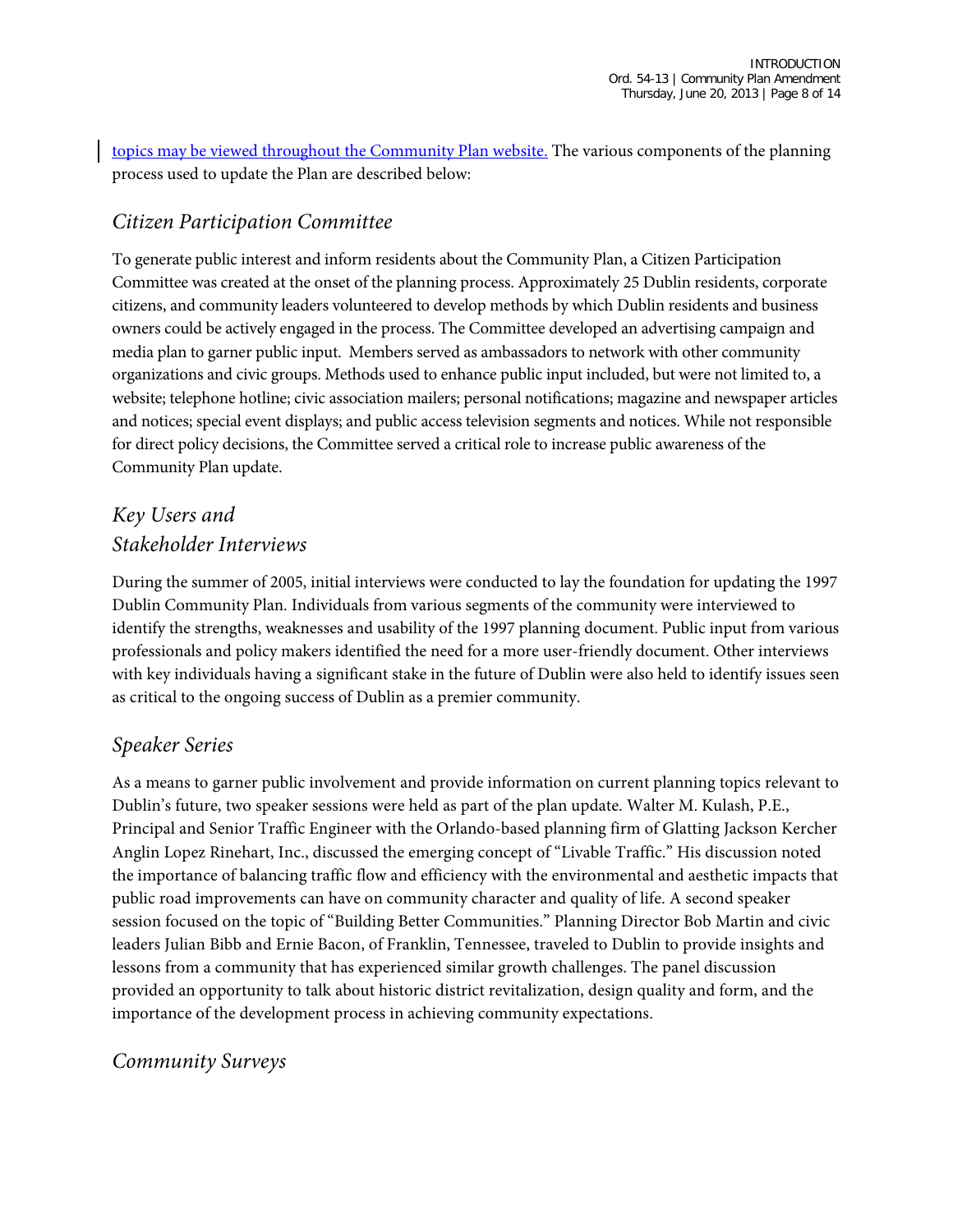As part of the 1997 Community Plan process, a statistically balanced telephone survey of Dublin residents was conducted to broaden public participation and identify important planning issues. Over 500 adults were interviewed over a one-week period, and results showed that residents overwhelmingly agreed that Dublin was an "excellent" or "good" place to live (91 percent). The survey identified key issues that serve as important components of the Plan: reducing traffic congestion, improving schools, managing growth, revitalizing Historic Dublin, saving natural areas, creating parks and protecting rural character. The visioning process completed for the 1997 Dublin Community Plan further evaluated these key ideas.

Since the 1997 Dublin Community Plan, the City has continued to track the opinions and satisfaction of residents. Every two years the City conducts a [community satisfaction survey,](http://dublinohiousa.gov/living/city-surveys/) which gauges resident's perceptions of local government. Surveys in 2000, 2002, 2004 and 2006over the past decade generally confirm the same themes. Today, more than 9798 percent of residents rate Dublin as an "excellent" or "good" place to live, while growth management and traffic congestion continue to be identified as top issues that future policy decisions must address. In 2010, 85 percent of respondents gave excellent/good ratings to Dublin for being a well-planned community.

#### *Student Involvement*

In 2005, parents and students at Bailey Elementary participated in a Conservation Design Workshop. Hosted by the 4th and 5th grade Conservation Club, the City provided a presentation and project examples of conservation subdivision design. The workshop culminated in the creation of students' own conservation subdivision layouts, and group projects were displayed in municipal buildings.

#### *Working Groups*

In order to complete preliminary inventory and analysis work for individual chapters of the Community Plan update, a series of working groups comprised of more than 60 City staff members was created. These groups performed technical work and identified critical issues to consider as part of the planning process. A steering committee of City management leaders coordinated the compilation of technical information and provided key technical decisions to support the update process.

#### *Community Workshops and Summits*

In May 2005, preliminary phases of the planning process included a series of workshops to explore the validity of adopted policies and previously identified planning issues. Policy discussions and presentations culminated in a Community Plan Summit in August 2005 to present findings to the public. Further discussion with City Council and the Planning and Zoning Commission later resulted in the adoption of Resolution 64-06, which established ten interim land use principles as a policy guide for the evaluation of development applications. These principles are intended to be the basis of land use decisions and can be found in *Chapter Three –*the *Land Use Chapter*.

#### *Area Plan Meetings*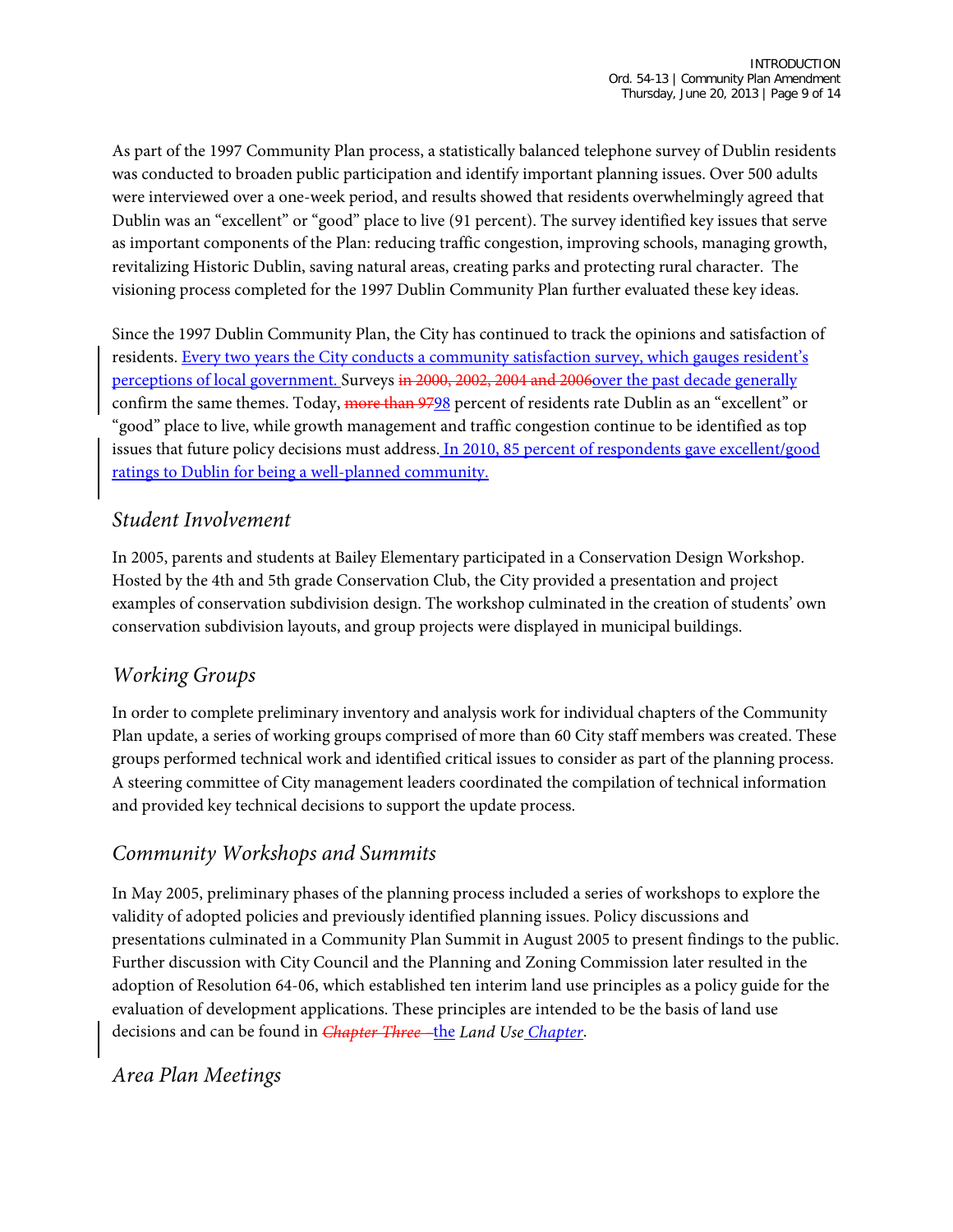Certain areas of the City have special circumstances that require additional attention and planning efforts. Ten general planning areas were targeted as part of the Community Plan update. During June and July 2005, a series of meetings was held throughout Dublin to obtain input from residents about the future of their respective areas of the City. Following these initial meetings, concept plans were created that were used to seek additional input during a second round of public forums during August and October 2005. The following areas were identified by City Council for detailed study:

- Avery Road Area
- Bright Road Area
- Coffman Park Area
- Historic Dublin Area (replaced with Bridge Street District Plan in 2013)
- Northwest/Glacier Ridge Area
- O'Shaughnessy Hills Area (removed prior to adoption in 2007)
- Sawmill/SR 161 Area (replaced with Bridge Street District Plan in 2013)
- Southwest Area
- Summit View/Sawmill Area
- U.S. 33 Corridor Area

The 2013 Plan update includes revisions to nearly all of the Special Area Plans. Some of these are minor modifications necessary to accurately reflect new development, recent zoning approvals, or completed infrastructure improvements. Others constitute major revisions based on new planning initiatives undertaken since 2007; these include:

- o Bridge Street District. This area plan is based on the Bridge Street Corridor Vision Report (2010) and related planning initiatives and implementation efforts. It replaces the 2007 Historic Dublin and Sawmill/SR 161 Area Plans.
- o West Innovation District. This area plan is based on the Economic Advancement Zone Plan (2011), which was undertaken as a refinement of the 2007 U.S. 33 Corridor Area Plan. It is included as a separate area plan in addition to other portions of the U.S. 33 Corridor.
- o Northwest/Glacier Ridge Area. This area plan was updated in 2011 as part of the Hyland-Croy Road Corridor Character Study.

These separate planning efforts included extensive public input processes focused on issues and opportunities facing each area respectively. Refer to the Special Area Plans section for more information.

*Community Plan Open Houses and Other Public Input Opportunities*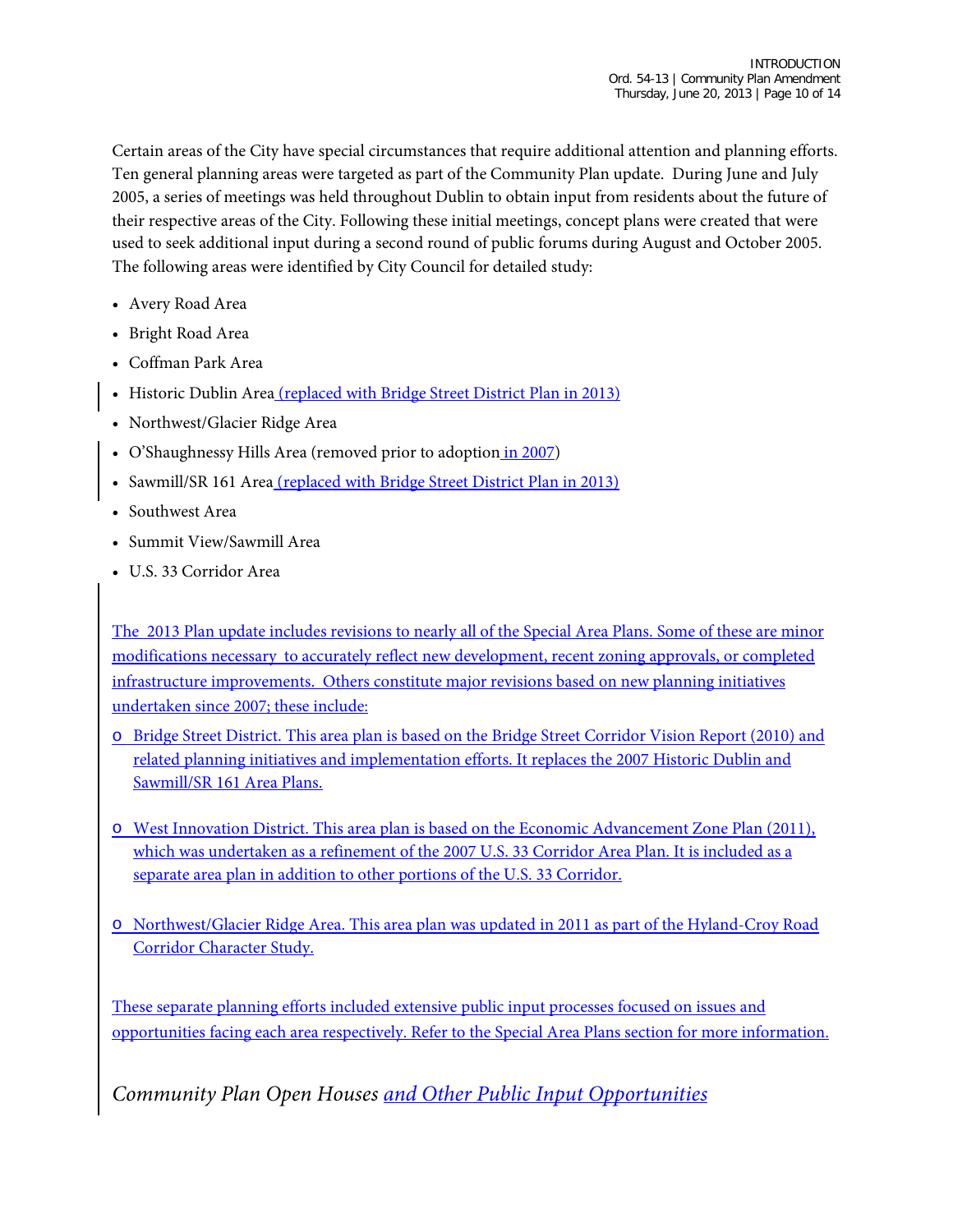In June 2006, an open house was held at the Dublin Community Recreation Center to provide a statuscheck at the mid-point of the planning process. Display boards describing policies, land use scenarios and draft area plans were presented for public review and comment. Over 115 people participated in the threehour event, which included presentations to explain the planning process and an extensive question-andanswer session. Another open house was held in March 2007, that featured key components of the developing chapters. As the draft process neared completion, four open houses were held in June 2007. The first two events focused on area plan concepts, while the final two evenings provided an opportunity for the public to review a full draft of the Community Plan. Printed copies of the draft were made available, along with updated display boards of area plans and policy statements for each chapter. At each of these events, members of the public were given the opportunity to study plans, pose questions to City staff, and provide written comments. Feedback from all events was provided to City Council and the Planning and Zoning Commission.

In June 2012, an open house was held at the Dublin Community Recreation Center to publicly kick off the 2012-2013 amendment process and to introduce the community to the new website format being developed for the Community Plan. Subsequent public interaction has focused on the use of electronic newsletters, public comment options on the Community Plan website and a webcast hosted on the new website to introduce the final draft updates to the public in March 2013.

#### *Joint Work Sessions*

The 1997 Dublin Community Plan was a comprehensive document that clearly reflected community values and expectations. The basic framework of the plan remains much the same as verified by numerous surveys, workshops and interviews. As part of the planning process, members of City Council and the Planning and Zoning Commission took a lead role in making key policy decisions for the 2007 Community Plan update. Through public input and the efforts of Dublin's elected and appointed officials, groundwork established by the 1997 Steering Committee has been updated to reflect Dublin's changing role within Central Ohio.  $-\underline{A}$  number of joint work sessions between City Council and the Planning and Zoning Commission were also conducted between 2011 and 2013 as part of the Bridge Street District planning initiative; the results and recommendations of these public meetings are reflected in the 2013 Plan update.

#### **C. Regional Coordination**

Throughout the 2007 Community Plan update process, the City of Dublin has worked closely with surrounding jurisdictions to discuss the evolution of the Plan and regional issues. During the 1997 planning process, workshops were held with area leaders to discuss regional land use and transportation problems. With increasing growth pressures, thisthe 2007 update has placed an even greater emphasis on regionalism. Dublin has made it a priority to strive for planned, well-managed and responsible growth that is properly coordinated with surrounding jurisdictions. The following are examples of those efforts:

#### *Regional Connections*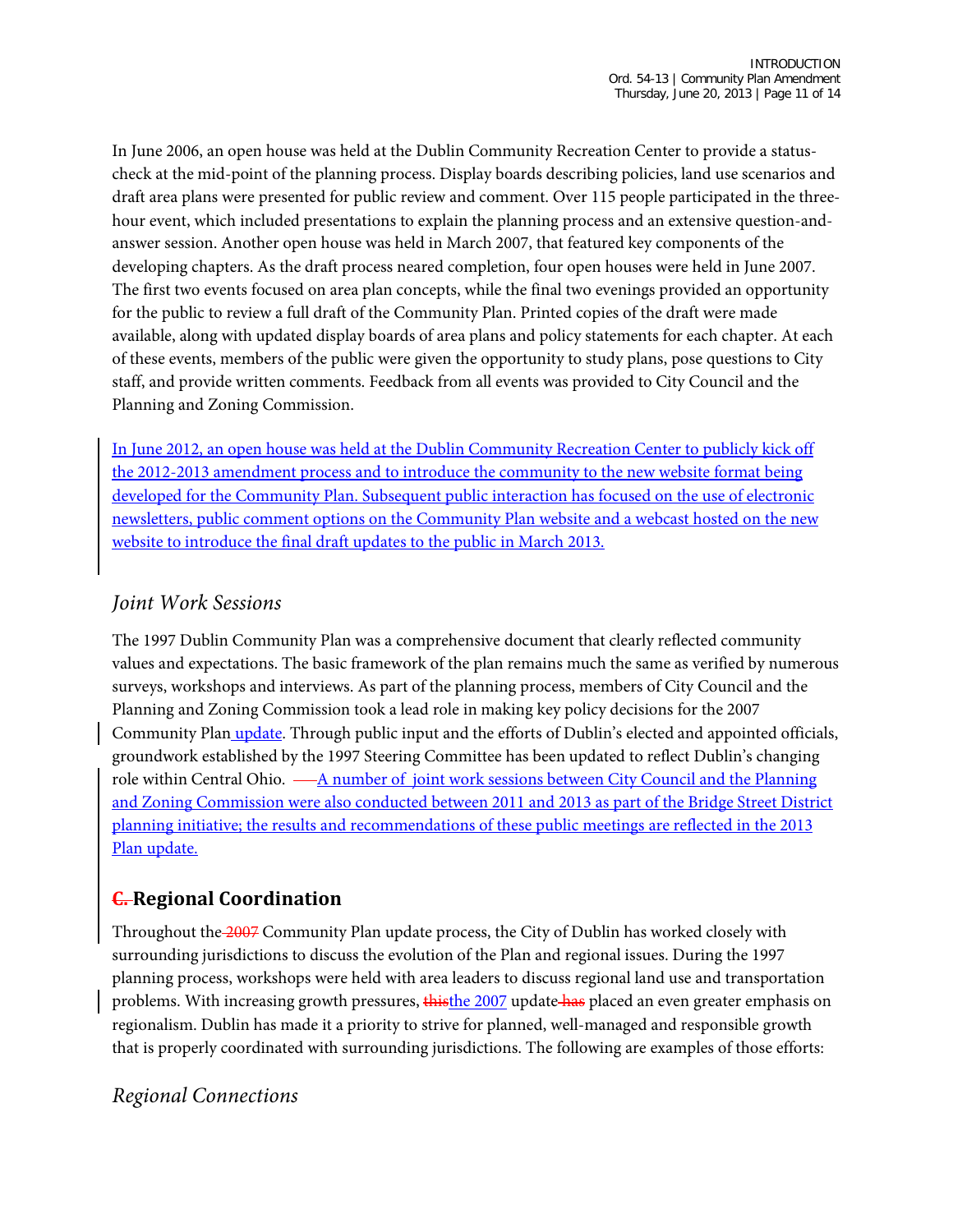Dublin is a member community of the Mid-Ohio Regional Planning Commission (MORPC). Since 2004, MORPC has facilitated a Regional Growth Strategy with the goal of developing a shared vision for the future of Central Ohio. Community leaders from the City of Dublin have served on the Regional Connections Steering Committee, helping to guide the joint planning process. Regional planning efforts are on-going, and Dublin will continue to play a role in these endeavors.

## *Hayden Run Corridor*

Dublin has pursued ongoing dialogue with the City of Columbus, City of Hilliard and other jurisdictions to evaluate and plan for development south of Dublin in the environmentally sensitive Hayden Run corridor. Major goals and accomplishments have included achieving regionally acceptable land use plans, coordinating transportation corridors and accounting for infrastructure costs of future development. Dublin continues to work with the City of Columbus to encourage managed growth to the south and west of the City.

#### *Northwest Area Traffic Study*

The City has worked closely with area jurisdictions to evaluate traffic impacts in Northwest Columbus, Dublin and Hilliard. Regional policy discussions through MORPC will continue to highlight development issues and work toward regional cooperation.

#### *U.S. 33 Corridor*

The U.S. 33 Corridor Group was established in 2004 to discuss regional growth issues northwest of Dublin. Jurisdictions along U.S. 33, located between and including Dublin and Marysville, have been engaged in cooperative discussion to consider the impacts and coordination of land use, infrastructure and transportation improvements along the corridor. Consideration of cooperative development techniques can benefit all jurisdictions along U.S. 33.

## *Washington Township Comprehensive PlanPlans*

The City has continued to foster a close relationship with Washington Township by participating in the development of the Township's latest planning document. Working in an advisory role, the City provided information to ensure coordination between both planning processes. The City has also provided information to Jerome Township for consideration in the development of its latest comprehensive plan. Updates to the U.S. 33 Corridor Area Plan, included in the 2013 Plan update, reflect shared planning and development goals for much of this area.

In addition to these major initiatives, the City has engaged in ongoing dialogue with county engineers and surrounding jurisdictions to encourage increased coordination and cooperation. With traffic congestion and land use issues transcending political boundaries, regional efforts have played an important role in shaping the 2007-Dublin Community Plan.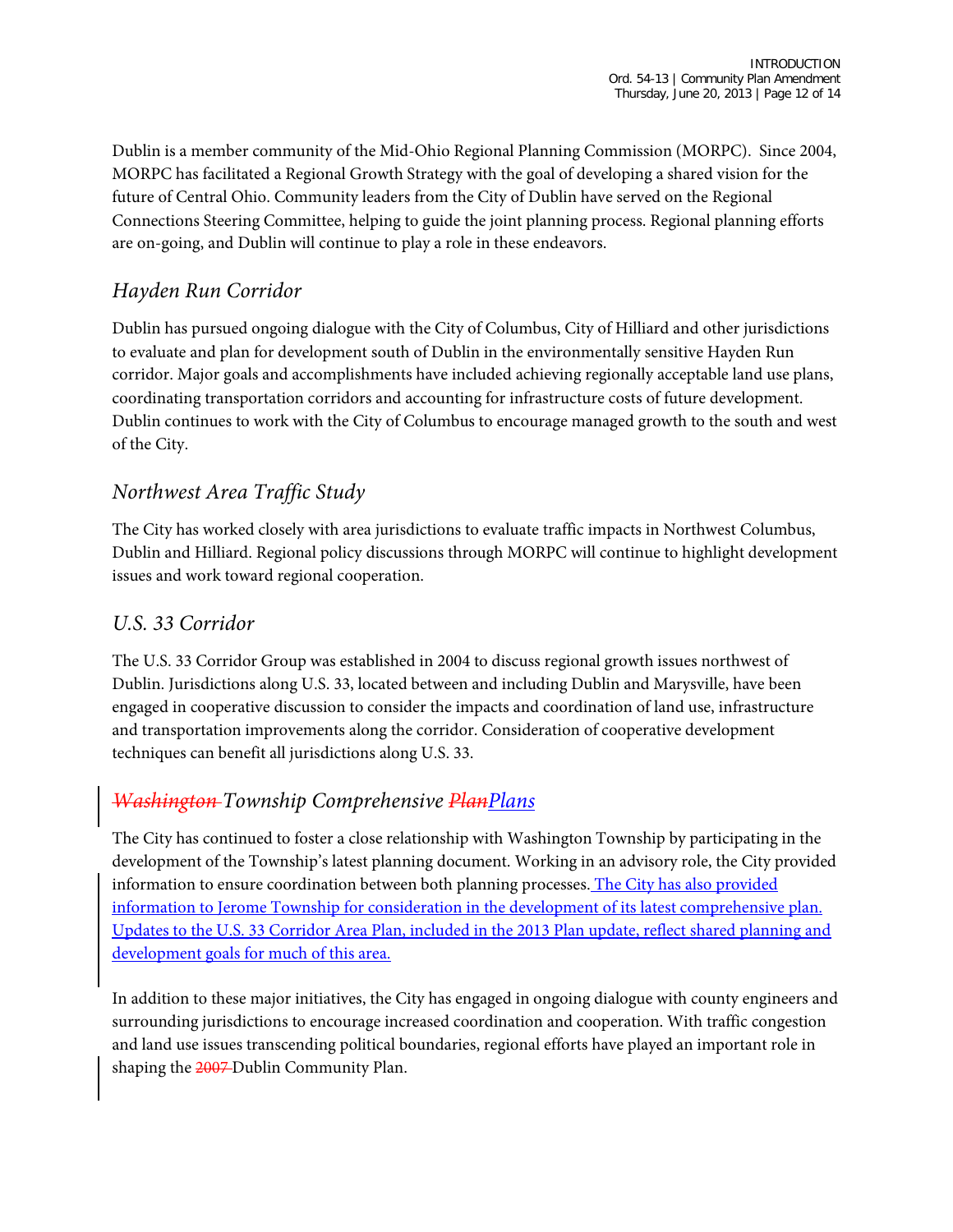#### **D. Upper Scioto Watershed Planning Partnership**

In 2010 the City joined the Mid-Ohio Regional Planning Commission's Upper Scioto Planning Partnership (USPP). The Planning Partnership was initiated as part of the Ohio Balanced Growth Initiative, a state program developed to protect and restore Ohio's watersheds. Stakeholders and community representatives in the Upper Scioto Watershed worked together to designate 'Priority Areas' that promote conservation efforts in portions of the watershed with significant ecological value; (re)development in areas that efficiently use and maximize return on existing infrastructure; and continued agricultural practices in the areas that are most valuable for agricultural activity. Dublin City Council formally endorsed the Upper Scioto Balanced Growth Plan in August 2012 with Resolution 41- 12. The City's endorsement includes a commitment to continue participating in the Planning Partnership through continued dialogue and monitoring of Plan implementation with other Partnership members.

#### **Public Review and Adoption**

Following the June 2007 open house events, the Community Plan was made available for a 30-day public comment period. Printed copies of the Plan were displayed at key locations throughout the City and a digital format was posted on the City website. Members of the public were invited to provide feedback via the website, by mail, or by speaking directly with City representatives.

Ordinance 58-07 received a first reading at City Council on August 6, 2007 and was forwarded to the Planning and Zoning Commission for review. Three special Planning and Zoning Commission meetings were held in August 2007 at the Dublin Community Recreation Center, during which members of the public were invited to comment on the Plan. Following public input, the Planning and Zoning Commission provided a recommendation to City Council in September 2007. Ordinance 58-07 adopting the updated Dublin Community Plan was heard multiple times to provide additional public discussion and was passed by City Council on December 10, 2007.

IV. [A description of the 2013 public review and adoption process will be added following adoption by **City Council** 

#### **How to Use the Plan**

The 2007 Dublin Community Plan is to be used as a guide for the City's land use and development decisions within the City. Dublin will continue working cooperatively with surrounding jurisdictions, and the Plan provides guidance on a variety of issues such as: community character, land use, environmental quality, transportation, community and public facilities, historic preservation and open space, parks and recreation.

The Plan is organized into ten chapters: